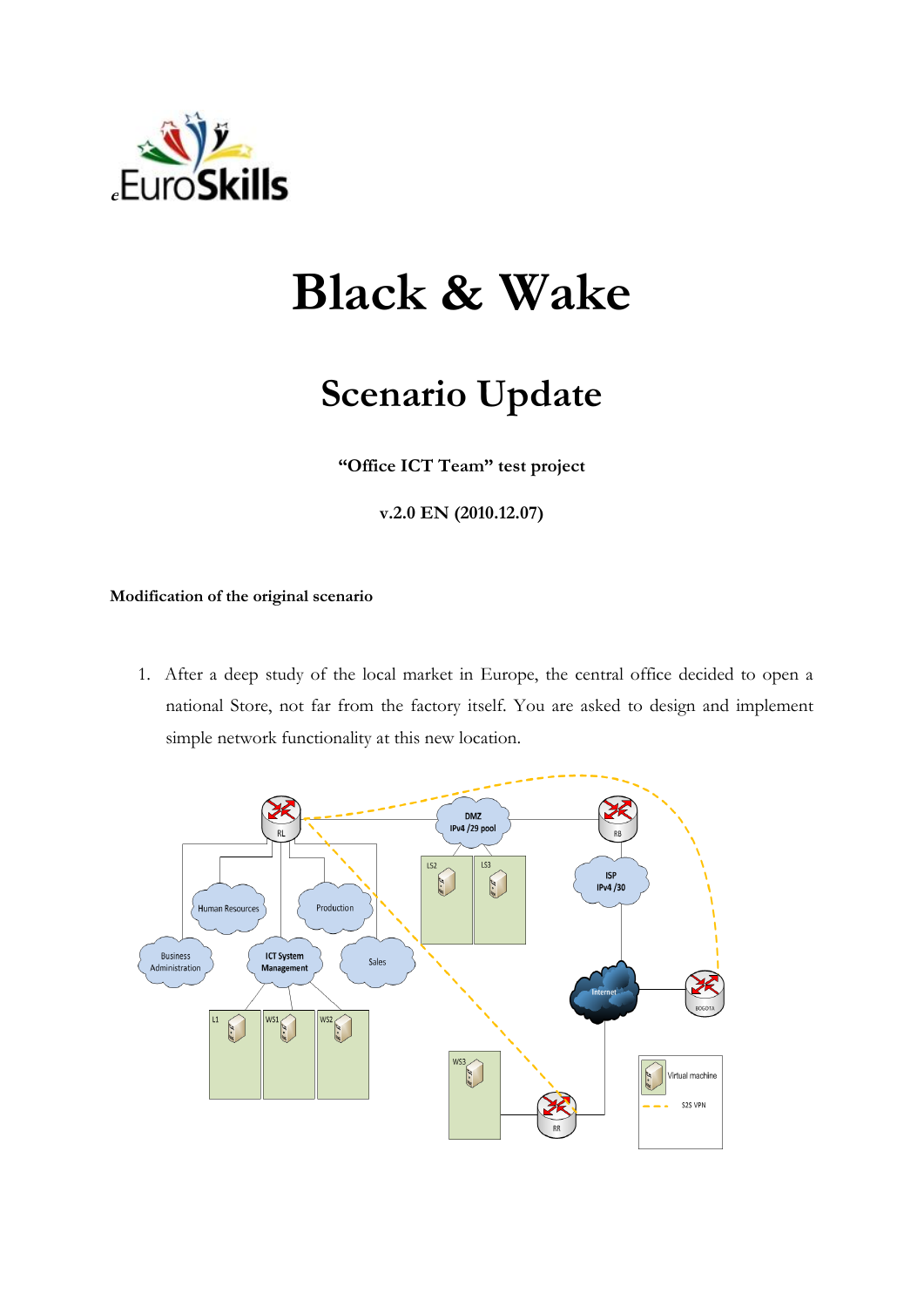2. You will have to order a new router and a new switch. For this, your Project Manager will have to send an RFP. He will receive offers from 3 companies, and then have to select (and justify selection) the best offer, and finally order the equipment. This equipment will be made available as soon as the order is received (but the supplier and router specifications can be changed without further notice)

The store is connected to the Internet through the local ISP (connection emulated by an UTP cable) using a dynamic IP provided by DHCP.

Computers located in the Store need to authenticate in the Branch Office Active Directory. For this purpose, you are asked to install a local Windows Server 2008 R2 Core Edition which will handle authentication for the local workstations. This server will also forward non cached DNS requests to the Branch Office. However, no user account should be modified locally and communication between the Store and the Branch Office has to be secured with an IPsec VPN (use the same key and settings as for Bogota's connection). All of the traffic should go through the tunnel. Computers in the Store network should receive their IP configuration from a simple DHCP server configured on the RS router, The first usable local net address for the store is used by the router's internal network interface, the last 20 usable addresses of this net are served by the router's DHCP server. (For IP addresses, see Annex III).

- 3. Install the new supplied workstation with Windows 7 (authenticated in the AD) and install a softphone, connected to the Branch Office Asterisk PBX, and having the phone number 60x998.
- 4. Company leadership plans to employ in the national office 52 new employees in a half year. Create a plan for ideal work conditions of the national office supposing that it would have 52 new employees (Business Administration:4, Human resources and accounting: 5, ICT system management: 2, Production: 35, Sales: 6). The plan should include the number of network/telephone end points, the number of workstations, other office equipment, etc. The cost plan should be based on the provided price list and hourly rate table for each specialist. The actual procurement would take place after this project ends.